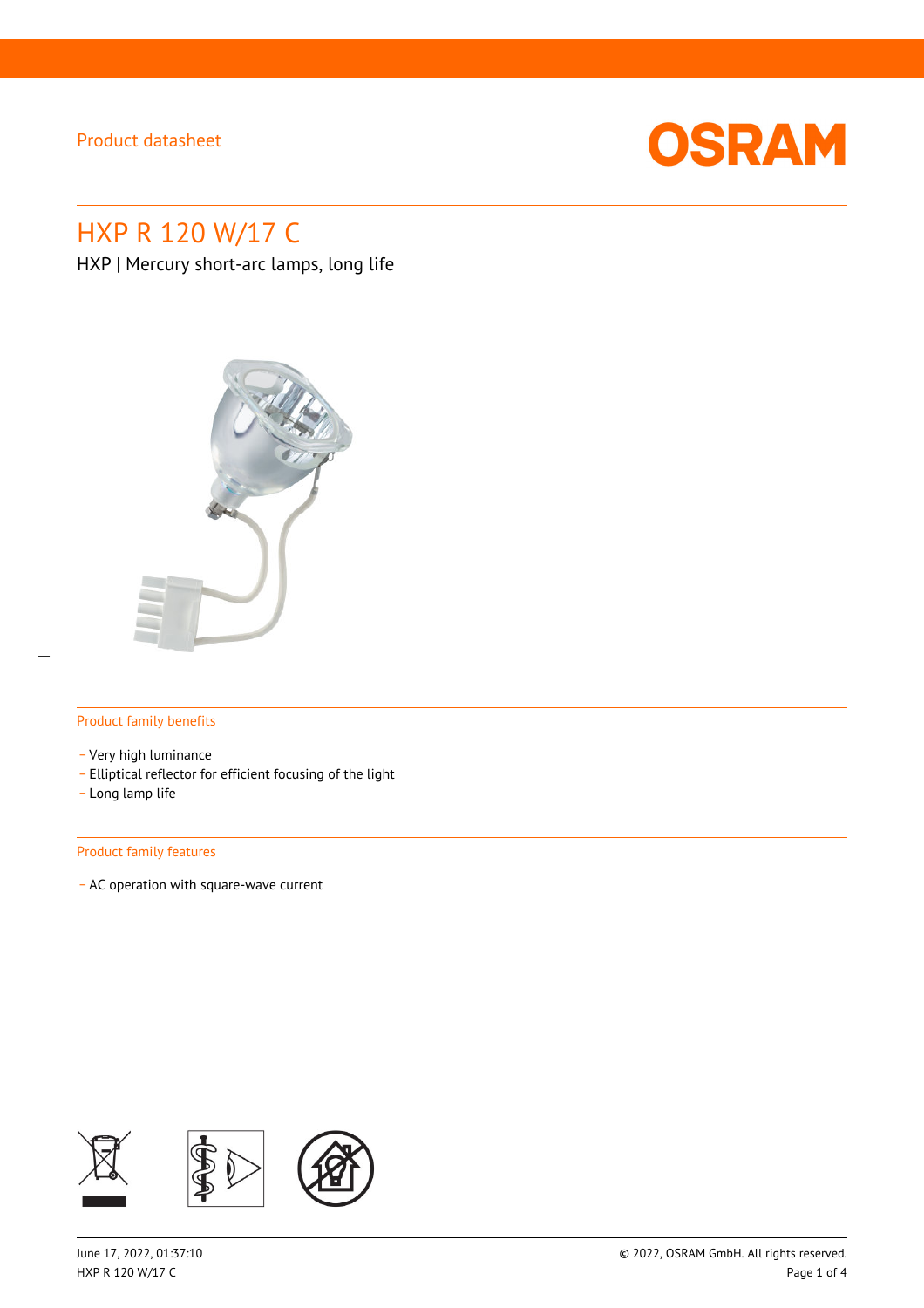### Technical data

### **Electrical data**

| Lamp wattage           | 120W                 |
|------------------------|----------------------|
| Lamp voltage           | $7095 \text{ V}^{1}$ |
| Lamp current           | 1.5A                 |
| Type of current        | AC                   |
| <b>Nominal wattage</b> | 120.00 W             |

 $^{\rm 1)}$  Initial voltage range

### **Light technical data**

| <b>Focal length</b> | . |
|---------------------|---|
|                     |   |

# **Dimensions & weight**



| <b>Diameter</b>                             | $65.0$ mm |
|---------------------------------------------|-----------|
| Length with base excl. base pins/connection | 77.00 mm  |

#### **Lifespan**

| Lifespan | 2000 h |
|----------|--------|
|          |        |

# **Additional product data**

| <b>Product remark</b> | To be operated with PT-VIP 2AC/380 01 DIM 120 |
|-----------------------|-----------------------------------------------|
|                       | <b>VS25</b>                                   |

### **Capabilities**

| Cooling                 | Forced |
|-------------------------|--------|
| <b>Burning position</b> | p20    |
| Application             | Other  |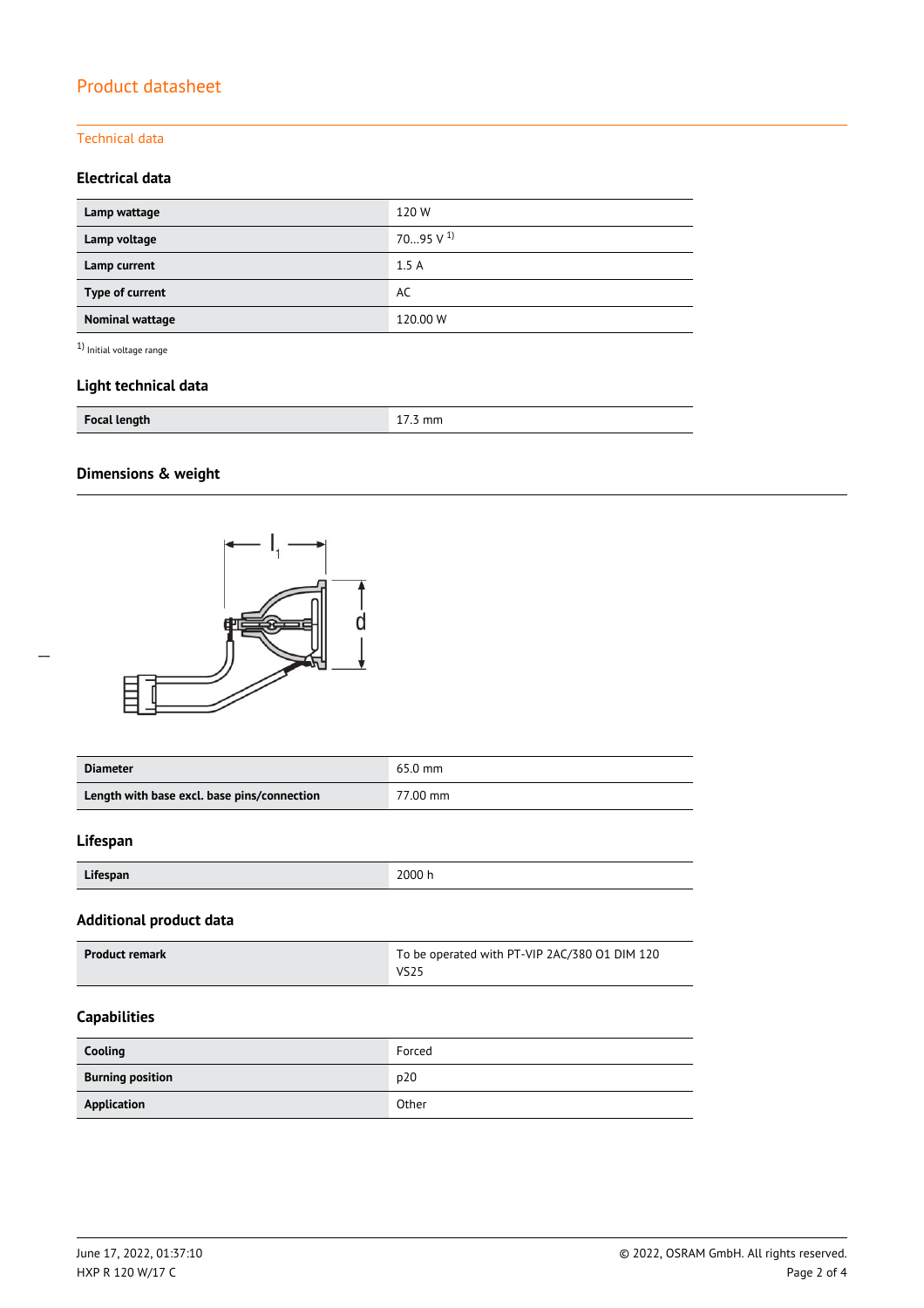#### **Environmental information**

# **Information according Art. 33 of EU Regulation (EC) 1907/2006 (REACh)**

| Date of Declaration               | 19-01-2022                         |  |
|-----------------------------------|------------------------------------|--|
| <b>Primary Article Identifier</b> | 4050300786476   4052899288690      |  |
| Candidate List Substance 1        | No declarable substances contained |  |
| Declaration No. in SCIP database  | In work                            |  |